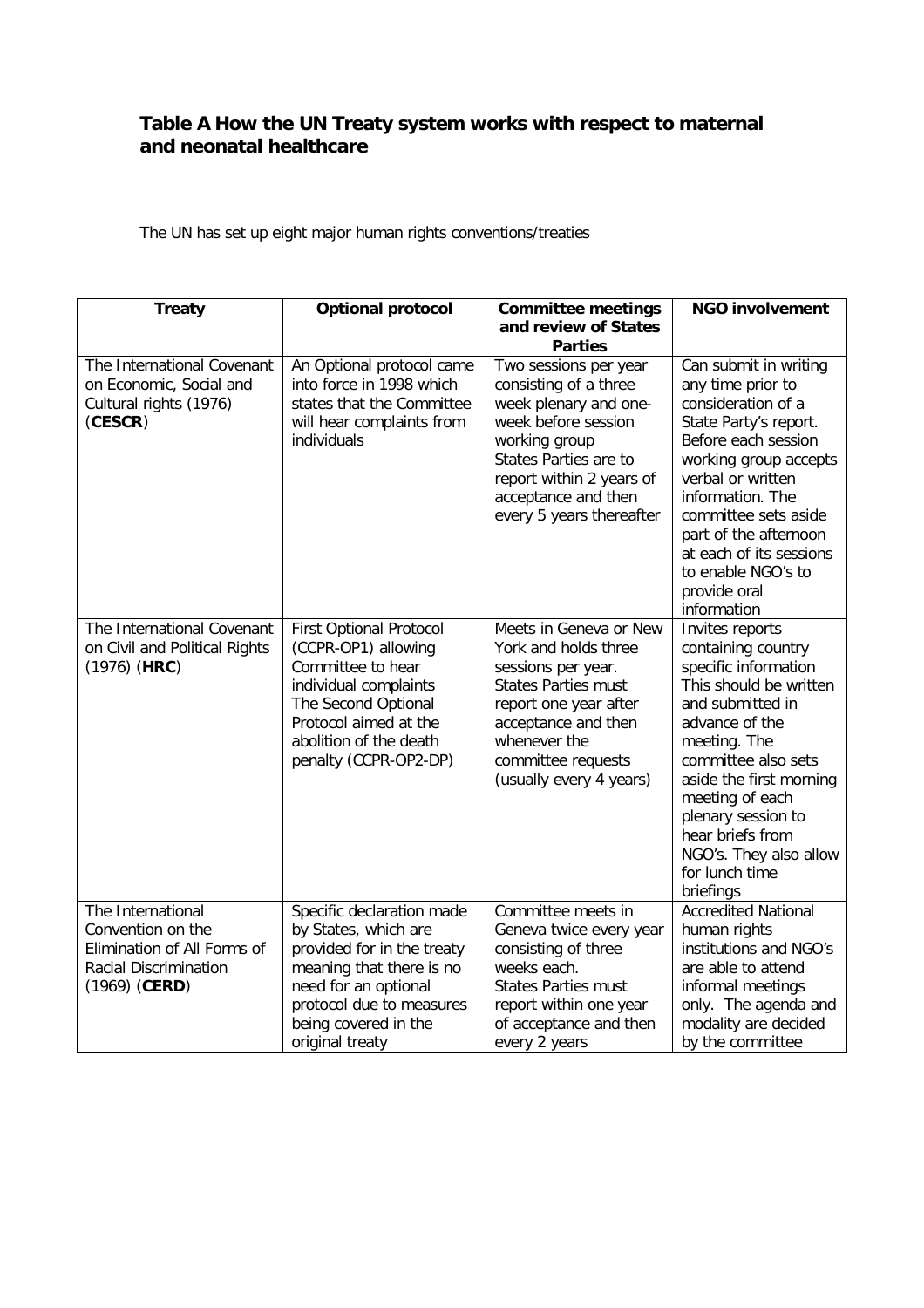| The Convention on the<br>Elimination of all forms of<br><b>Discrimination Against</b><br>Women (1981) (CEDAW)                           | Optional Protocol giving<br>the committee power to<br>hear individual complaints<br>and sets up an enquiry<br>procedure                                                                              | No information on<br>where or how often the<br>committee meets or<br>how often States parties<br>have to report any more<br>than regularly<br>(information obtained<br>from www2.ohchr.org)                                                                          | Invites NGO's to<br>provide country<br>specific written<br>information at or<br>before the sessions for<br>those States parties<br>whose reports are<br>before them. In<br>addition to this the<br>committee sets aside<br>time (usually at the<br>beginning of the first<br>and second weeks) to<br>provide oral<br>information           |
|-----------------------------------------------------------------------------------------------------------------------------------------|------------------------------------------------------------------------------------------------------------------------------------------------------------------------------------------------------|----------------------------------------------------------------------------------------------------------------------------------------------------------------------------------------------------------------------------------------------------------------------|--------------------------------------------------------------------------------------------------------------------------------------------------------------------------------------------------------------------------------------------------------------------------------------------------------------------------------------------|
| The Convention Against<br>Torture and other cruel,<br>inhuman or degrading<br>treatment or punishment<br>$(1987)$ (CAT)                 | Optional Protocol giving<br>the committee power to<br>hear individual complaints                                                                                                                     | Meet in Geneva twice<br>per year. Consists of a<br>plenary (three weeks in<br>May and two in<br>November) and a one<br>week before session<br>working group.<br>States parties are<br>obliged to report one<br>year after acceptance<br>and then every four<br>years | Committee invites<br>NGO's to submit<br>country specific<br>written information.<br>NGO's may also brief<br>committee members<br>orally during the<br>session. These<br>meetings are<br>organised outside the<br>formal meetings and<br>are limited to the<br>attendance of<br>Committee members<br>only                                   |
| The Convention on the<br>Rights of the Child (1990)<br>(CRC)                                                                            | Optional Protocol on the<br>involvement of children in<br>armed conflict (CRC-OP-<br>AC)<br>Optional Protocol on the<br>sale of children, child<br>prostitution and child<br>pornography (CRC-OP-SC) | Committee holds three<br>sessions a year<br>consisting of a three<br>week plenary and one<br>week before session<br>working group.<br>States parties are<br>obliged to report within<br>two years of acceptance<br>and then every five<br>years                      | Systematically and<br>strongly encourages<br>NGO's to submit<br>written reports. Based<br>on this the Committee<br>will issue a written<br>invitation to selected<br>NGO's to participate in<br>the before session<br>working group. NGO's<br>(and other<br>professional bodies)<br>may request a private<br>meeting with the<br>Committee |
| The International<br>Convention on the<br>protection of the Rights of<br>All Migrant Workers and<br>Members of Their Families<br>(1999) | No optional protocol stated<br>on www2.ohchr.org.                                                                                                                                                    | Committee holds two<br>sessions a year<br>(normally) and meets in<br>Geneva.<br>States parties are<br>obliges to submit<br>regular reports, initially<br>one year after acceding<br>to the convention and<br>then every five years                                   | Under certain<br>circumstances will<br>consider individual<br>complaints or<br>communications. This<br>occurs once 10 States<br>parties have accepted<br>this procedure in<br>accordance with article<br>77. Presently 2 have<br>signed                                                                                                    |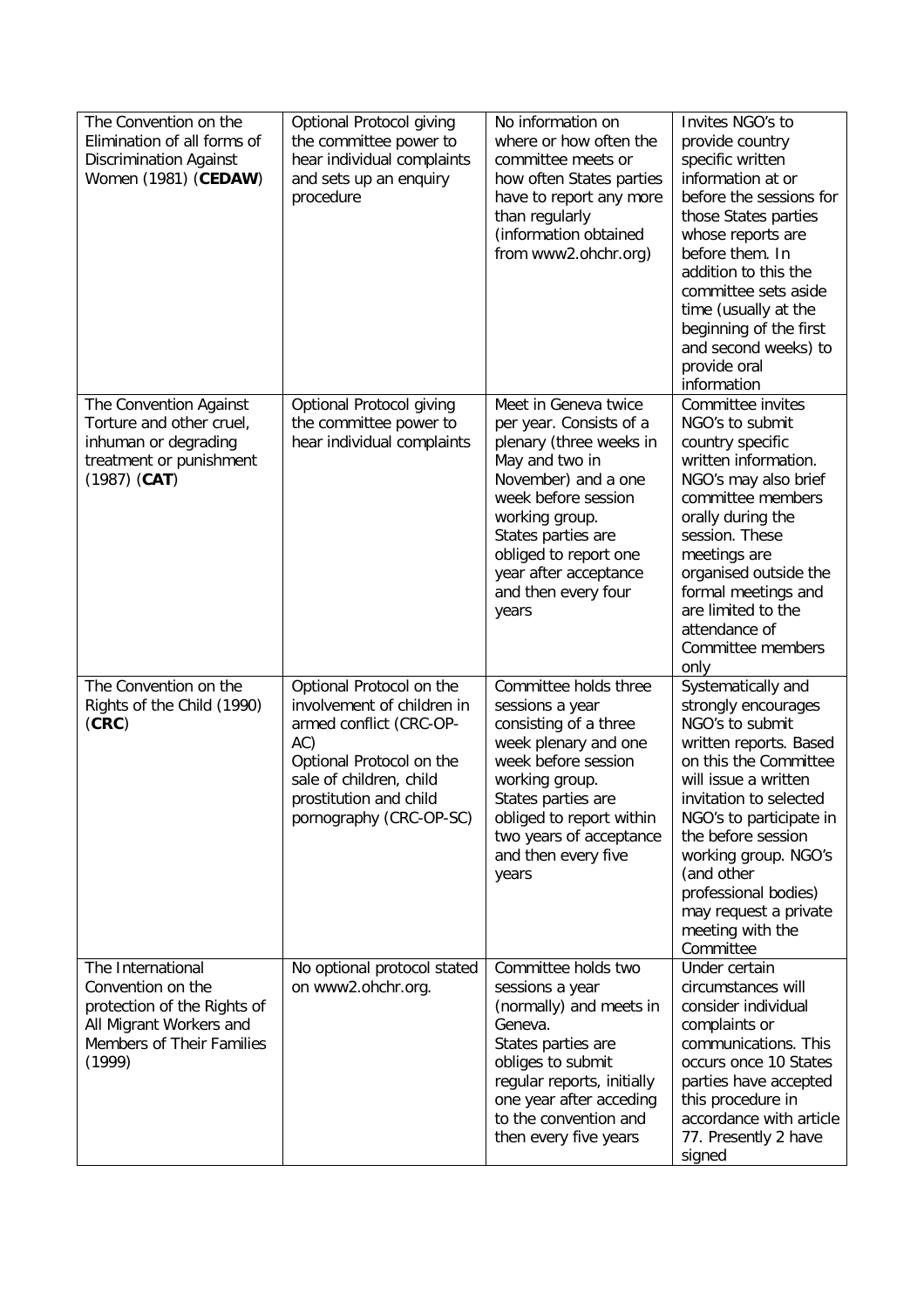| The Convention on the  | Optional Protocol giving   | Committee shall meet in  | No information on  |
|------------------------|----------------------------|--------------------------|--------------------|
| Rights of Persons with | the committee power to     | Geneva and normally      | www2.ohchr.org can |
| Disabilities (2008)    | hear individual complaints | hold two sessions per    | be found about its |
|                        |                            | year.                    | working methods    |
|                        |                            | States Parties are       |                    |
|                        |                            | obliged to report within |                    |
|                        |                            | two years of acceptance  |                    |
|                        |                            | and then every four      |                    |
|                        |                            | vears                    |                    |

Once a treaty is drawn up, each member state has the opportunity to become a signatory. This does not make the treaty legally binding in the member state, but the member state becomes obligated not to act in a way that is deemed contrary to the essence of the negotiated treaty.[1, 2]

The next step in the process of adopting a new or an existing treaty is ratification. At this stage the member state now becomes a State Party and has specific legal obligations, in conjunction with the new treaty. After ratification, the new State Party may declare any reservations it may have towards aspects of a '*multilateral treaty through a unilateral statement*'that *"exclude[s] or…modify[ies] the legal effect of certain provisions of the treaty in their application to that State"* These reservations are not permitted to exclude or modify any part of the international treaty that is fundamental to the essence of the treaty. In addition to reservations that it may make, the State Party can also express what it understands to be the essential or more specific meaning of certain articles or components of articles, within the treaty.

After the three previous steps have been completed, the State Party must comply with the articles and its components, by instituting or modifying domestic law a process termed "Domestication."

To monitor the implementation of treaties, the UN has instituted treaty monitoring bodies or Committees. A Committee is not a judicial body and relies on the good faith of the State Party to uphold and implement the articles in the treaty. Committee members are considered to be human rights experts, expected to act independently, and are elected by States parties.